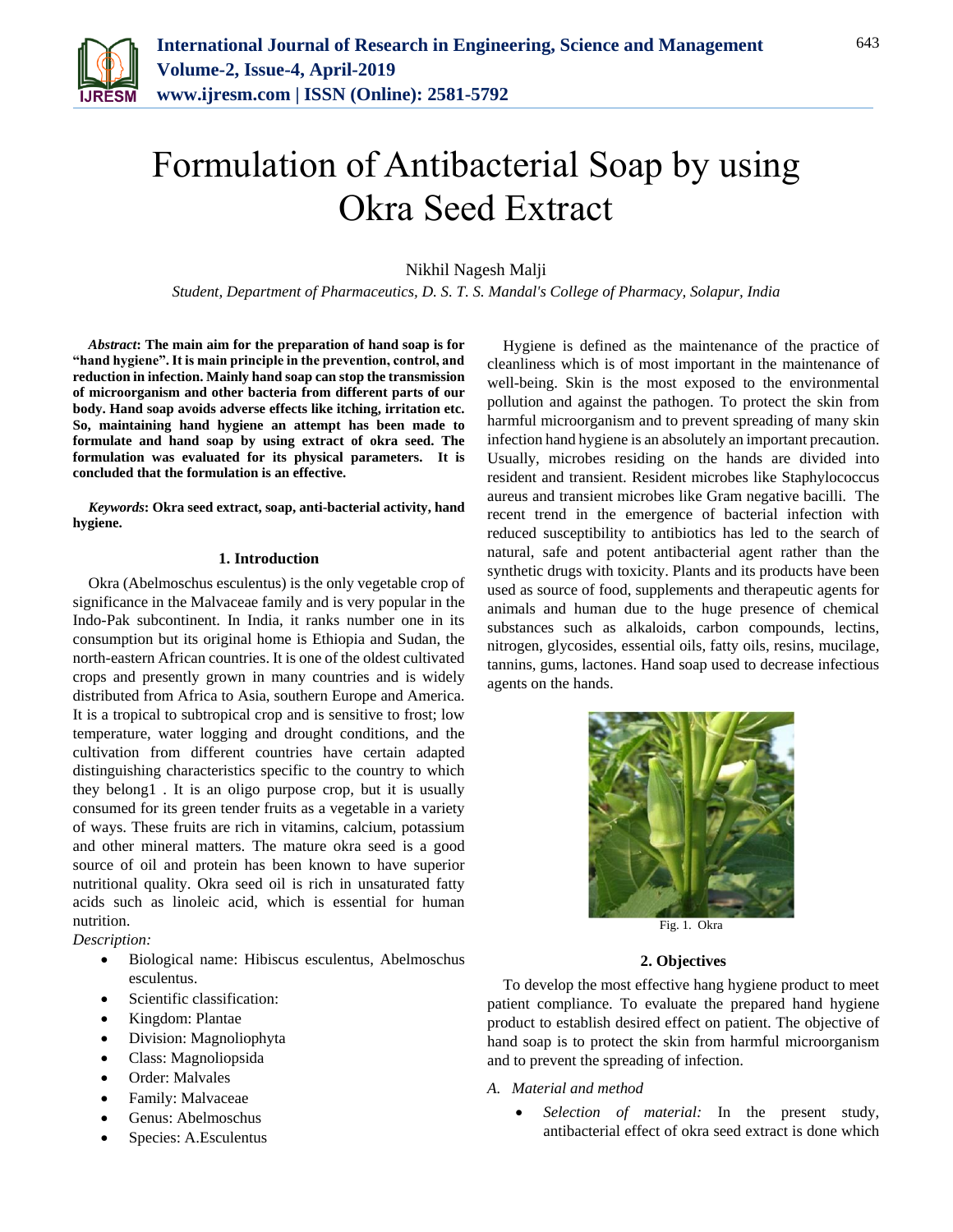

# **International Journal of Research in Engineering, Science and Management Volume-2, Issue-4, April-2019 www.ijresm.com | ISSN (Online): 2581-5792**

claim to have the potential against various microorganisms.

 *Collection of Material:* Fresh immature pods of Okra were collected from local market. The pods were washed thoroughly with sterile distilled water and seeds were separated from the pods, dried and pulverized to fine powder using grinder and used for extraction.

#### **3. Extraction**

For extraction about 50 grams of the ground seed was dissolved in 200 ml of sterile water and ethanol respectively and left for 48 h at room temperature. After 48 h, the mixture was filtered using clean muslin cloth and the filtrate was used for formulation.



Fig. 2. (Ethanol extract of okra seed) (Aqueous extract of okra seed)

#### **4. Collection of bacterial isolates**

Two test isolates (Staphylococcus aureus, Escherichia coli) were collected from the Department of Microbiology.

# *A. Antibacterial activity of extract*

The antibacterial activity of the aqueous and ethanol extracts of Okra seeds were evaluated using agar well diffusion method. Wells were aseptically bored using a sterile cork borer on agar plate already seeded with the test isolates. Okra extract were dispensed into the wells and incubated at 37°C for 24 hrs. After incubation, the antibacterial activity of the extracts against the test organisms was determined by measuring the clear zones around the wells in diameter. The result obtained are shown in the table 1.



Fig. 3. Staphylococcus aureus

| Table 1<br><b>Test</b>        |                                  |             |  |
|-------------------------------|----------------------------------|-------------|--|
| Sample                        | Test Isolates/Zone of inhibition |             |  |
|                               | Staphylococcus                   | Escherichia |  |
|                               | aureus                           | coli        |  |
| Ethanol extract of okra seeds |                                  |             |  |
| Aqueous extract of okra seeds |                                  |             |  |

Note: (++) indicates zone diameter greater than 20 mm and (+) indicates zone diameter less than 20 mm.



Fig. 4. Escherichia coli

| Table 2        |                 |                  |  |
|----------------|-----------------|------------------|--|
|                | Formula         |                  |  |
| S. No.         | Ingredients     | Quantity         |  |
|                | Coconut oil     | 20 <sub>ml</sub> |  |
| 2.             | Palm oil        | 20ml             |  |
| 3.             | Castor oil      | 20 <sub>ml</sub> |  |
|                | NaOH            | 20gm             |  |
| $\overline{5}$ | Distilled water | 100 <sub>m</sub> |  |

# *B. Procedure*

20% of NaOH solution is prepared by dissolving 20 gm of NaOH in sufficient water and volume is adjusted to 100 ml with water. All oils are mixed in the beaker and slowly add the NaOH solution. The okra seed extract is added in the mixture. Then mixture is molded in the cube shape.

#### *C. Evaluation parameters*

*Product Characteristics:*

- Colour- Greenish
- Fragrance- orange
- Appearance- Good, no grittiness

*pH:* The pH was determined by using digital pH meter *Irritancy test:* After rubbing the soapon hands no irritation was observed.

#### **5. Results and discussion**

The potency of the aqueous and ethanol extract of Okra seeds against. S. aureus, E. coli was assessed based on the presence and absence of zone of inhibition measured in diameters (mm) as shown in above table. Plant parts play important role in the search for alternative due to their huge production of organic compounds for medicinal purpose. The aqueous and ethanol extract of the seeds of Okra showed broad range of inhibitory properties against the test bacterial isolates (S. aureus, E. coli). Among the aqueous and ethanol extract of okra samples,